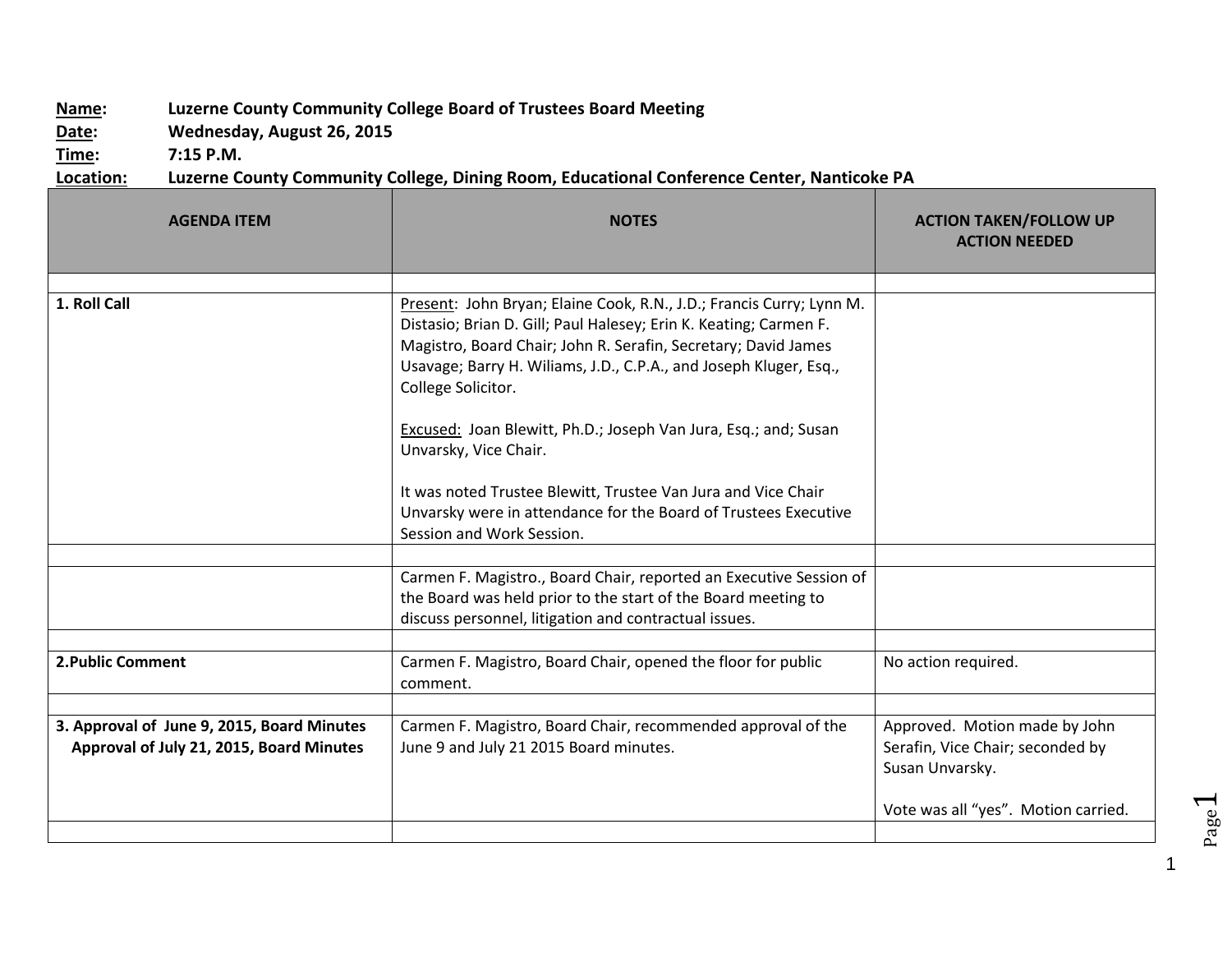| 4. Approval of August 26, 2015 Board Agenda              | Barry H. Williams, J.D., C.P.A., Board Chair, recommended approval<br>of the June 9, 2015 Board agenda.                                                                                                                                                                                                                                                                                                                                                                                                                                                                                                                                                                                                                                                                                                                                                                                                                                                                                                                                                                                                                                                                                                                                                                                                                          | Approved. Motion made by Joan<br>Blewitt,<br>Ph.D.; seconded by John Bryan.<br>Vote was all "yes". Motion carried. |
|----------------------------------------------------------|----------------------------------------------------------------------------------------------------------------------------------------------------------------------------------------------------------------------------------------------------------------------------------------------------------------------------------------------------------------------------------------------------------------------------------------------------------------------------------------------------------------------------------------------------------------------------------------------------------------------------------------------------------------------------------------------------------------------------------------------------------------------------------------------------------------------------------------------------------------------------------------------------------------------------------------------------------------------------------------------------------------------------------------------------------------------------------------------------------------------------------------------------------------------------------------------------------------------------------------------------------------------------------------------------------------------------------|--------------------------------------------------------------------------------------------------------------------|
|                                                          |                                                                                                                                                                                                                                                                                                                                                                                                                                                                                                                                                                                                                                                                                                                                                                                                                                                                                                                                                                                                                                                                                                                                                                                                                                                                                                                                  |                                                                                                                    |
| 5. Report of Officers and Agents<br>o President's Report | President Leary stated Luzerne County Community College will be<br>conducted an College-wide In-Service for Administration, Faculty<br>and Staff to kick-off the start of the Fall semester which will begin<br>on Monday, August 31, 2015.<br>President Leary reported, as part of the College's continual<br>assessment of general education learning outcomes, the general<br>education competency Oral Communication will be assessed in the<br>2015/2016 academic year. This summer Sujanet Mason, Chair of<br>the Speech/Philosophy/Fine Arts Department, conducted a<br>workshop to review the content and implementation of a standard<br>college-wide rubric to be used by all faculty when assessing<br>students' Oral Competency. Information Literacy is the next core<br>general education competency to be assessed. The assessment of<br>Information Literacy will be conducted through collaboration with<br>the Library. The library recently adopted an electronic modular<br>tutorial called Proquest to assist students in developing their<br>information literacy skills. The tutorial also includes pre and post<br>testing of knowledge. Data from the pre and post tests will be<br>used to assess student understanding of Information Literacy and<br>determine if students have achieved competency. | $N/A$ .                                                                                                            |
|                                                          | The Enrollment Management / Student Development Division and<br>the Academic Affairs Division collaborated over the summer to<br>clarify the Faculty Advisement System to enhance student<br>outcomes. The clarifications are based on Middle States<br>guidelines, the Noel-Levitz Student Satisfaction Inventory, SENSE<br>report and NACADA research. The newly revised Faculty<br>advisement system now includes goals, specific objectives, Student<br>Learning Outcomes, and a process for data collection through the                                                                                                                                                                                                                                                                                                                                                                                                                                                                                                                                                                                                                                                                                                                                                                                                     |                                                                                                                    |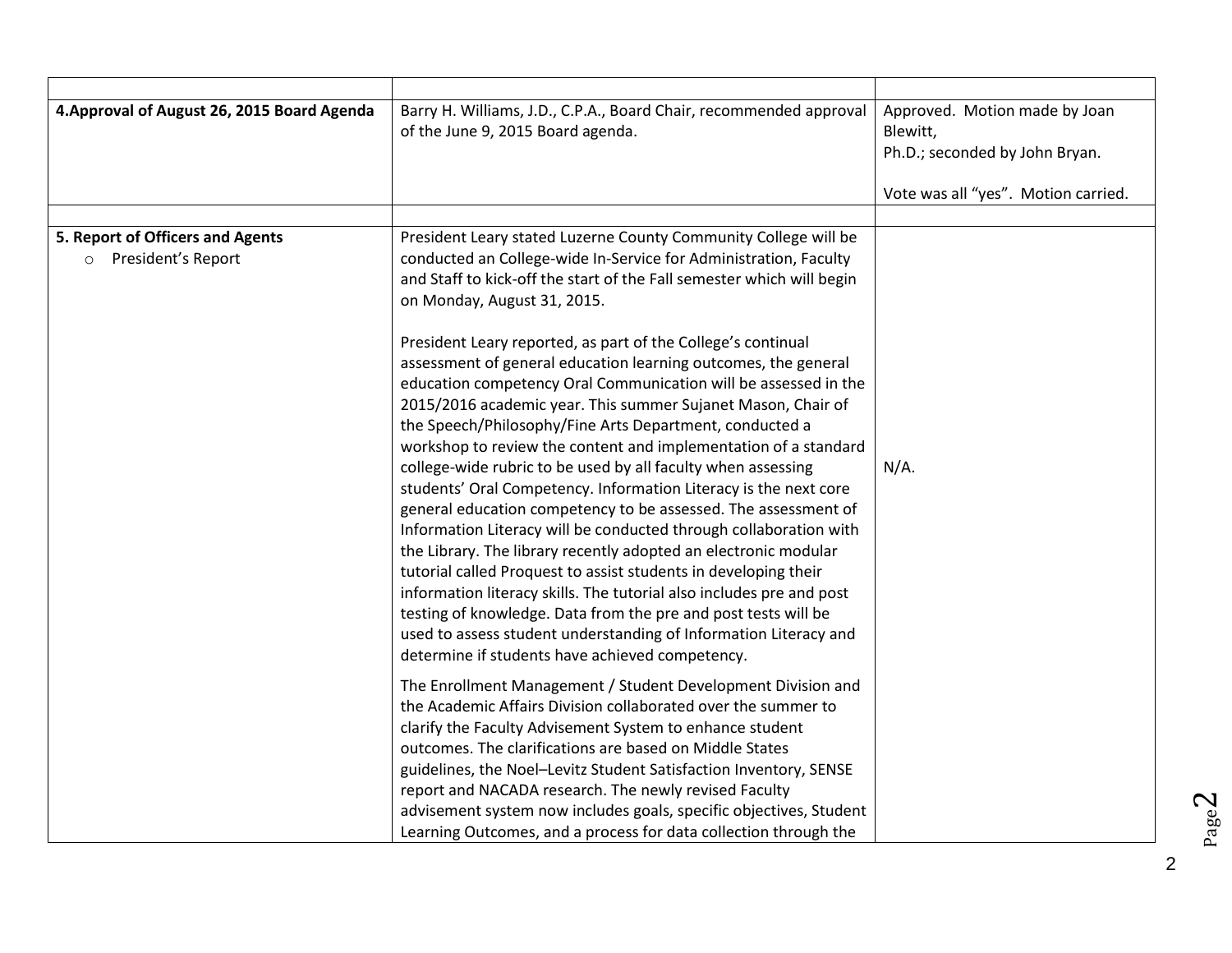|                                     | College's Datatel Ellucian system.                                                                                                                                                                                                                                                                                                                                                                                                                                                                                                                                                                                                                                                                                                                                                            |  |
|-------------------------------------|-----------------------------------------------------------------------------------------------------------------------------------------------------------------------------------------------------------------------------------------------------------------------------------------------------------------------------------------------------------------------------------------------------------------------------------------------------------------------------------------------------------------------------------------------------------------------------------------------------------------------------------------------------------------------------------------------------------------------------------------------------------------------------------------------|--|
|                                     | Dr. Dana Clark, Dr. Janis Wilson Seeley, and Judi Myers recently<br>presented a workshop at the National Alliance of Community and<br>Technical Colleges Summer 2015 Conference. The focus of the<br>conference was on the effects of poverty on students who look to<br>their community colleges as a bridge out of the low-income status.<br>The presentation focused on LCCC's educational series of thematic<br>curricular, co-curricular and extra-curricular activities and events<br>that was implemented several years ago, specifically last year's<br>program which focused on Income Inequality. The series is<br>designed to facilitate cultural competence, civic engagement, and<br>personal development in support of several of our General<br><b>Education Competencies.</b> |  |
| Treasurer's Report<br>$\circ$       | Joseph Gasper, Dean of Finance, presented the Treasurer's<br>Preliminary Report as of August 4 <sup>th</sup> for June 2015.                                                                                                                                                                                                                                                                                                                                                                                                                                                                                                                                                                                                                                                                   |  |
|                                     | When compared to the prior fiscal year the Current Fund Income<br>of \$41,677,000 is up .74% and Expenses of \$39,228,000 are up<br>1.68%. Bookstore Income is down \$664,000, a decrease of 17.67%<br>and the Expenses \$456,000, a 14.30% decrease. Food Service<br>Income decreased \$33,000 or 9.02% and expenses increased<br>\$17,000 or 4.26%. Plant Fund Income is down \$300,000 and<br>Expenditures have decreased \$1,211,000.                                                                                                                                                                                                                                                                                                                                                     |  |
|                                     | Please note that this is a Preliminary report as of August 4' 2015<br>for June 30 2015 which is being compared to the final audited<br>numbers from the previous fiscal year. Finance continues to<br>prepare for the annual audit. Closing and adjusting journal entries<br>continue to be posted. This will also be the first fiscal year that the<br>College will be required to post entries for GASB 67 and 68 which<br>relates to the retirement liability and these entries will change<br>these preliminary numbers presented to you today.                                                                                                                                                                                                                                           |  |
| <b>Foundation Report</b><br>$\circ$ | Sandra Nicholas, Executive Director of Institutional Advancement,<br>reported the College is in the process of forming a 50 <sup>th</sup> Anniversary<br>Committee with a cross section of people to plan for the 50 <sup>th</sup>                                                                                                                                                                                                                                                                                                                                                                                                                                                                                                                                                            |  |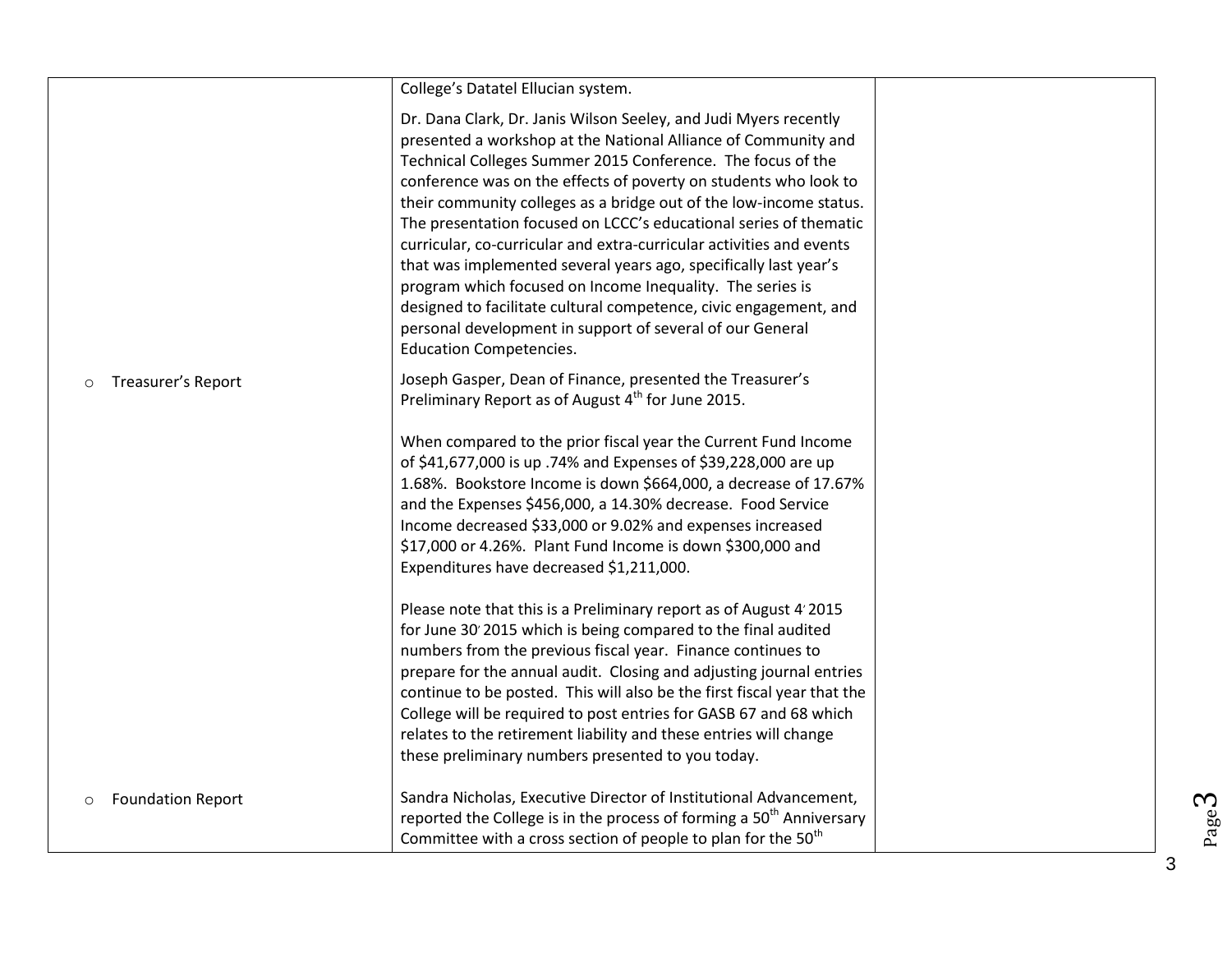| anniversary of the founding of Luzerne County Community<br>College. The first graduating class was celebrated on October 3,<br>1967. All members of the Board of Trustees are welcomed to<br>participate on the committee.                                                                                                      |  |
|---------------------------------------------------------------------------------------------------------------------------------------------------------------------------------------------------------------------------------------------------------------------------------------------------------------------------------|--|
| The 23 <sup>rd</sup> Annual Foundation Dinner will be held at the Woodlands<br>Inn, Tuesday, October 20 <sup>th</sup> 2015, beginning 6:00 pm. Sponsorship<br>information was provided this evening.                                                                                                                            |  |
| One of the College's major donor has purchased a bench from the<br>Alumni Office in honor of President Thomas P. Leary. The bench<br>will be installed near the entrance to the Campus Center. This is in<br>recognition of his accomplishments and leadership as the seventh<br>president of Luzerne County Community College. |  |
| Scholarships for Fall 2015 and Spring 2016 stands at \$244,000,<br>assisting 280 students. Assistance requests are being received<br>now. Last Fall we spent \$19,000 in book purchases for 61<br>students.                                                                                                                     |  |
| A plaque dedication was held August 26, 2015, at the microbiology<br>lab in honor of the late Dr. Cornelia Tengowski an educator,<br>microbiologist and friend of the College. Her husband, Thomas<br>Tengowski, donated funds towards the purchase of 25 new<br>microscopes for LCCC.                                          |  |
| The Foundation has established a scholarship in memory of the<br>late Anna Cervenak who passed away July 24' 2015. The<br>scholarship is open to all LCCC students with financial need.<br>Ms. Cervenak was a well-known community leader, volunteer and                                                                        |  |
| regional advocate. She was a member of the Foundation Board of<br>Directors since 1993 and served a term as the President, as well as<br>Chair of the Annual Dinner. Ms. Cervenak was designated<br>President Emeritus of the Foundation Board at the time of her                                                               |  |
| death; in recognition of her dedication to the Board and Luzerne<br>County Community College. Ms. Cervenak was only one of two<br>board members to have been designated with the title of                                                                                                                                       |  |

Page4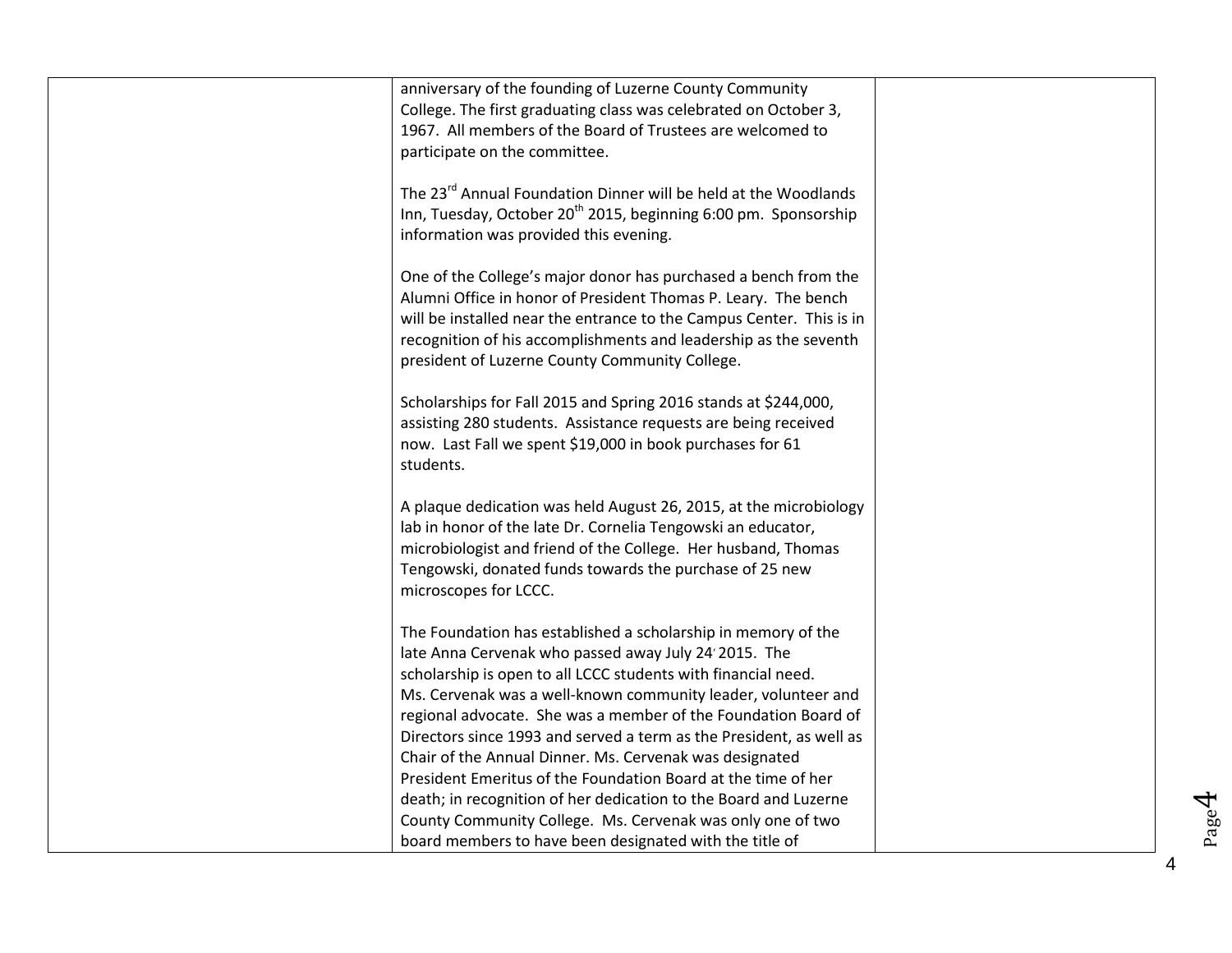|                                                                                                      | President Emeritus.                                                                                                                                                                                                                                                                                                                                                                                                               |                                                                                                                                    |
|------------------------------------------------------------------------------------------------------|-----------------------------------------------------------------------------------------------------------------------------------------------------------------------------------------------------------------------------------------------------------------------------------------------------------------------------------------------------------------------------------------------------------------------------------|------------------------------------------------------------------------------------------------------------------------------------|
|                                                                                                      |                                                                                                                                                                                                                                                                                                                                                                                                                                   |                                                                                                                                    |
|                                                                                                      | Board Chair Magistro noted the designation of President Emeritus<br>for the late Anna Cervenak was a wonderful gesture for all of the<br>work she has done. Congratulations was also extended to<br>President Leary for being the recipient of a bench in his honor.                                                                                                                                                              |                                                                                                                                    |
| <b>Student Representative Report</b><br>$\circ$                                                      | President Leary stated the new Student Representative to the<br>Board will be in attendance at the September 24, 2015 Board<br>meeting.                                                                                                                                                                                                                                                                                           |                                                                                                                                    |
|                                                                                                      |                                                                                                                                                                                                                                                                                                                                                                                                                                   |                                                                                                                                    |
| 6. Report/Action of the Executive Committee<br>6A. Ratification of Ellucian Software Products        | 6A. Carmen F. Magistro, Board Chair, recommended<br>ratify and reaffirm the purchase of three (3) software products and<br>the associated services required to get the software operational.<br>The three (3) products to be purchased are Ellucian Student<br>Planning, Ellucian Mobile, & Ellucian Financial Aid Self Service, for<br>a total amount of \$93,830.00. These purchases are being funded<br>through grant sources. | 6A. Approved. Motion made by John<br>R. Serafin, Secretary; seconded by<br>Margaret Steele.<br>Vote was all "yes". Motion carried. |
| 6B. Memorandum of Understanding, Student<br><b>Housing Initiative</b>                                | 6B. Board Chair Magistro stated item 6B-Memorandum of<br>Understanding was reviewed in the Work Session. This item is<br>tabled until review and modification of the document, to be<br>approved by the Board of Trustees at a later date.                                                                                                                                                                                        | 6B. Tabled.                                                                                                                        |
|                                                                                                      |                                                                                                                                                                                                                                                                                                                                                                                                                                   |                                                                                                                                    |
| 7. Report/Action of the Academic Committee<br>7A. Program Additions, Deletions, and<br>Modifications | 7. Board Chair Magistro presented the Academic Committee<br>report on behalf of Susan Unvarsky, Committee Chair.<br>7A. Recommend the Luzerne County Community College Board of<br>Trustees approve the Program Additions, Deletions and<br>Modifications as presented. The addition is for the Mechatronics<br>(A.A.S.MEC) program.                                                                                              | 7A. Approved. Motion made by John<br>Bryan; seconded by Francis Curry.<br>Vote was all "yes". Motion carried.                      |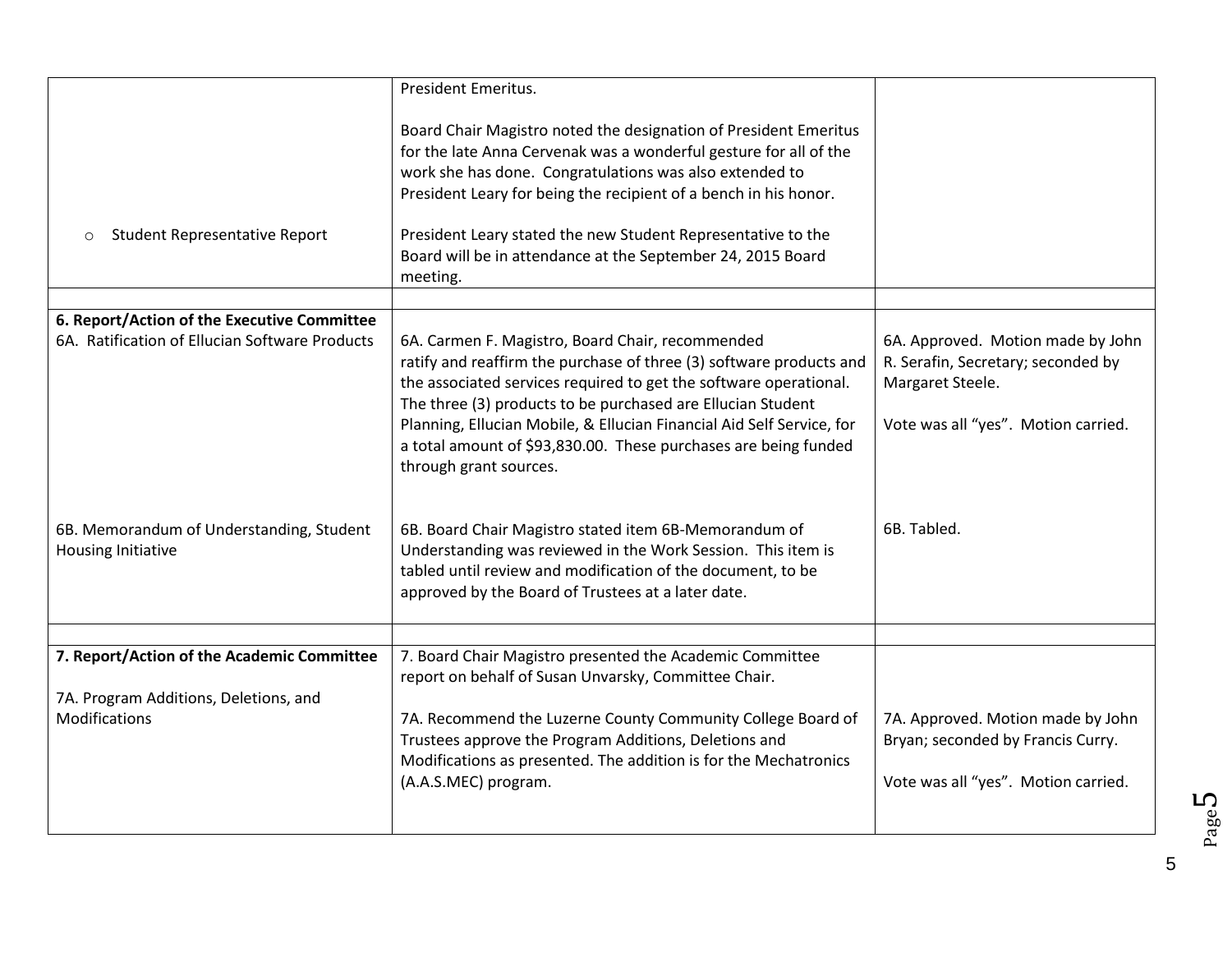|                                           | Board Chair Magistro also reported the Core Team for the<br>College's upcoming Middle States Commission on Higher<br>Education Periodic Review Report was selected by Middle States<br>to present a workshop at its annual conference this December<br>2015 in Washington, DC. Representing Luzerne County<br>Community College will be Graceann Platukus, Director of<br>Institutional Research and Planning; Dr. Janis Wilson Seeley, Social<br>Sciences/History Department Chair and Faculty Fellow for<br>Assessment; and Libby Yeager, Director of Curriculum/Program<br>Development; will present on the topic of assessing the quality of<br>the outcomes assessment process.                                                                                                                                                                  |                                                                                                                                     |
|-------------------------------------------|-------------------------------------------------------------------------------------------------------------------------------------------------------------------------------------------------------------------------------------------------------------------------------------------------------------------------------------------------------------------------------------------------------------------------------------------------------------------------------------------------------------------------------------------------------------------------------------------------------------------------------------------------------------------------------------------------------------------------------------------------------------------------------------------------------------------------------------------------------|-------------------------------------------------------------------------------------------------------------------------------------|
|                                           |                                                                                                                                                                                                                                                                                                                                                                                                                                                                                                                                                                                                                                                                                                                                                                                                                                                       |                                                                                                                                     |
| 8. Report/Action of the Finance Committee | 8. Barry H. Williams, J.D., C.P.A., Committee Chair, presented the<br>following Finance Committee report.                                                                                                                                                                                                                                                                                                                                                                                                                                                                                                                                                                                                                                                                                                                                             |                                                                                                                                     |
| 8A. Summary of Payments                   | 8A. Recommend the Luzerne County Community College Board of<br>Trustees approve the summary of payments as presented.                                                                                                                                                                                                                                                                                                                                                                                                                                                                                                                                                                                                                                                                                                                                 | 8A. Approved. Motion made by<br>Elaine Cook, R.N., J.D.; seconded by<br>Erin K. Keating.<br>Vote was all "yes". Motion carried.     |
| 8B. Approval of Grant Acceptance          | 8B. Recommend the Luzerne County Community College Board of<br>Trustees approve the acceptance of the following grant award:<br>$\triangleright$ The Berks County Intermediate Unit has approved the<br>LCCC Keys Program for a new grant of \$13,564 to align the<br>Early Childhood Education Degree coursework with the PA<br>Core Knowledge Competencies for Early Childhood and<br>School-Age Professionals.<br>The PA Keys Program renewal grant from the Pennsylvania<br>Department of Human Services was level funded at \$207,<br>498.<br>The PA Liquor Control Board has approved \$39,991 in new<br>➤<br>grant funding for a program to Reduce Underage and<br>Dangerous Drinking (RUDD) grant. The goal is to educate<br>LCCC students on the social norms of alcohol consumption<br>and offer information on the consequences, including | 8B. Approved. Motion made by<br>Elaine Cook, R.N., J.D.; seconded by<br>David James Usavage.<br>Vote was all "yes". Motion carried. |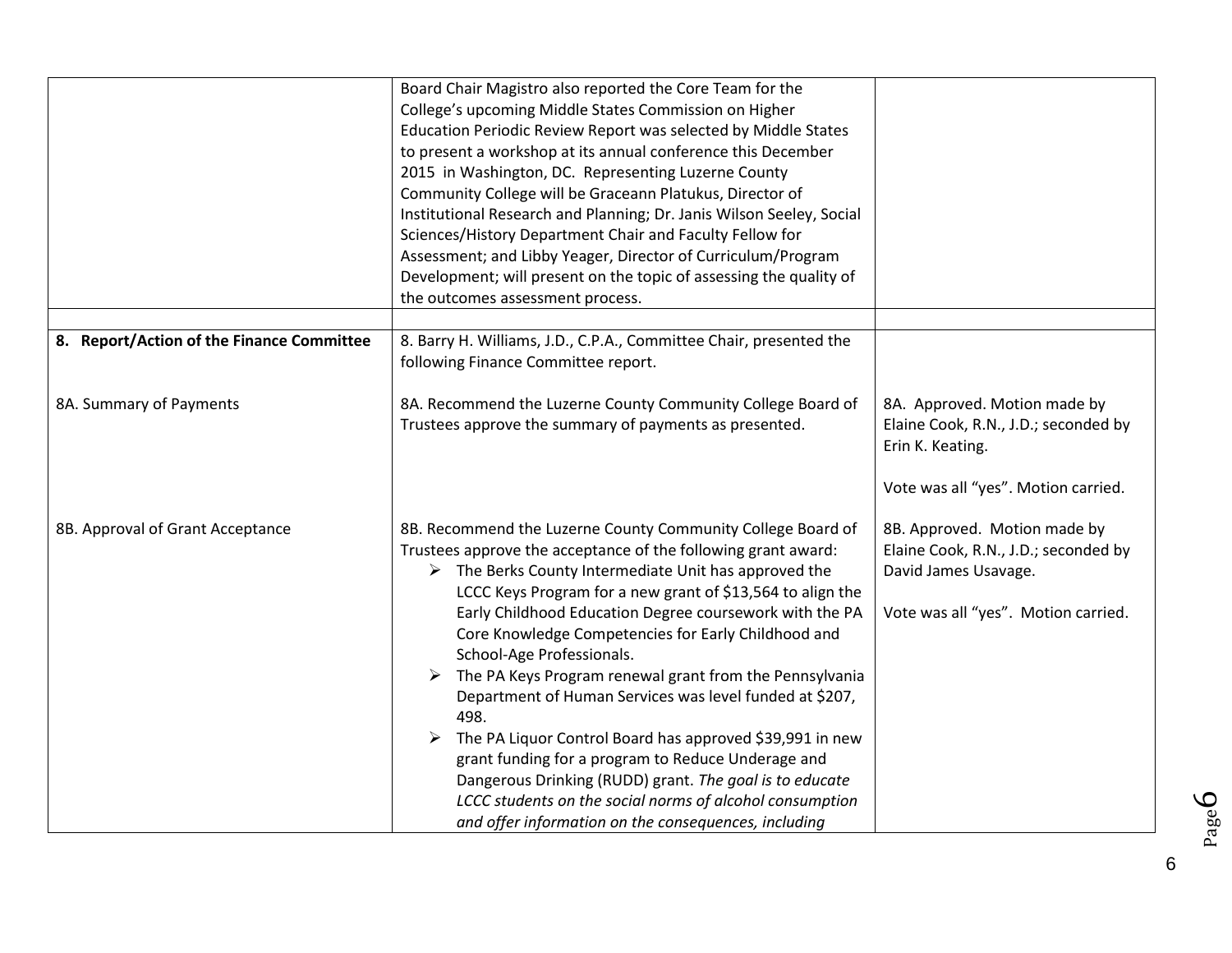|                                                                | arrest and college sanctions. The PSTI department will<br>work with campus security on this initiative.<br>The Perkins renewal grant from the PA Department of<br>➤<br>Education was increased to \$484,829 from \$441, 615 last<br>year.<br>The ALTA renewal grants from the PA Department of<br>➤<br>Education were funded as follows: #054 Family Literacy<br>grant was level funded at \$304,500; #064 decreased to<br>\$664,259 from \$698,398 last year.<br>Trustee Brian Gill questioned whether the new grant from the<br>PA Liquor Control Board would total fund the program or are there<br>Funds from LCCC that assist. Sandra Nicholas stated the grant totally<br>Funds the program that is used for public relations work within the<br>College. |                                                                                                                              |
|----------------------------------------------------------------|-----------------------------------------------------------------------------------------------------------------------------------------------------------------------------------------------------------------------------------------------------------------------------------------------------------------------------------------------------------------------------------------------------------------------------------------------------------------------------------------------------------------------------------------------------------------------------------------------------------------------------------------------------------------------------------------------------------------------------------------------------------------|------------------------------------------------------------------------------------------------------------------------------|
| 8C. Facilities Master Plan- MKSD Additional<br><b>Services</b> | 8C.Tabled.                                                                                                                                                                                                                                                                                                                                                                                                                                                                                                                                                                                                                                                                                                                                                      | 8C. Tabled.                                                                                                                  |
| 8D. EBS Lease Agreement Negotiation                            | 8D. Recommend the Luzerne County Community College Board of<br>Trustees approve the College to move forward with negotiating an<br>EBS Lease Agreement. A consultant will be hired through an RFP<br>to perform this work.                                                                                                                                                                                                                                                                                                                                                                                                                                                                                                                                      | 8D. Approved. Motion made by<br>Francis Curry; seconded by Elaine<br>Cook, R.N., J.D.<br>Vote was all "yes". Motion carried. |
|                                                                |                                                                                                                                                                                                                                                                                                                                                                                                                                                                                                                                                                                                                                                                                                                                                                 |                                                                                                                              |
| 9. Report/Action of the Human Resources<br><b>Committee</b>    | 9. No report.                                                                                                                                                                                                                                                                                                                                                                                                                                                                                                                                                                                                                                                                                                                                                   | 9. N/A                                                                                                                       |
|                                                                |                                                                                                                                                                                                                                                                                                                                                                                                                                                                                                                                                                                                                                                                                                                                                                 |                                                                                                                              |
|                                                                | <b>Informational Items</b>                                                                                                                                                                                                                                                                                                                                                                                                                                                                                                                                                                                                                                                                                                                                      |                                                                                                                              |
| 1. Unfinished Business of Previous Meeting                     | 1. No report.                                                                                                                                                                                                                                                                                                                                                                                                                                                                                                                                                                                                                                                                                                                                                   | 1. No action required.                                                                                                       |
|                                                                |                                                                                                                                                                                                                                                                                                                                                                                                                                                                                                                                                                                                                                                                                                                                                                 |                                                                                                                              |
| 2.Informational Report of the Executive<br>Committee           | 2. Board Chair Magistro stated draft minutes from each board<br>committee were included in your packets as well as informational                                                                                                                                                                                                                                                                                                                                                                                                                                                                                                                                                                                                                                | 2. No action required.                                                                                                       |
|                                                                |                                                                                                                                                                                                                                                                                                                                                                                                                                                                                                                                                                                                                                                                                                                                                                 |                                                                                                                              |